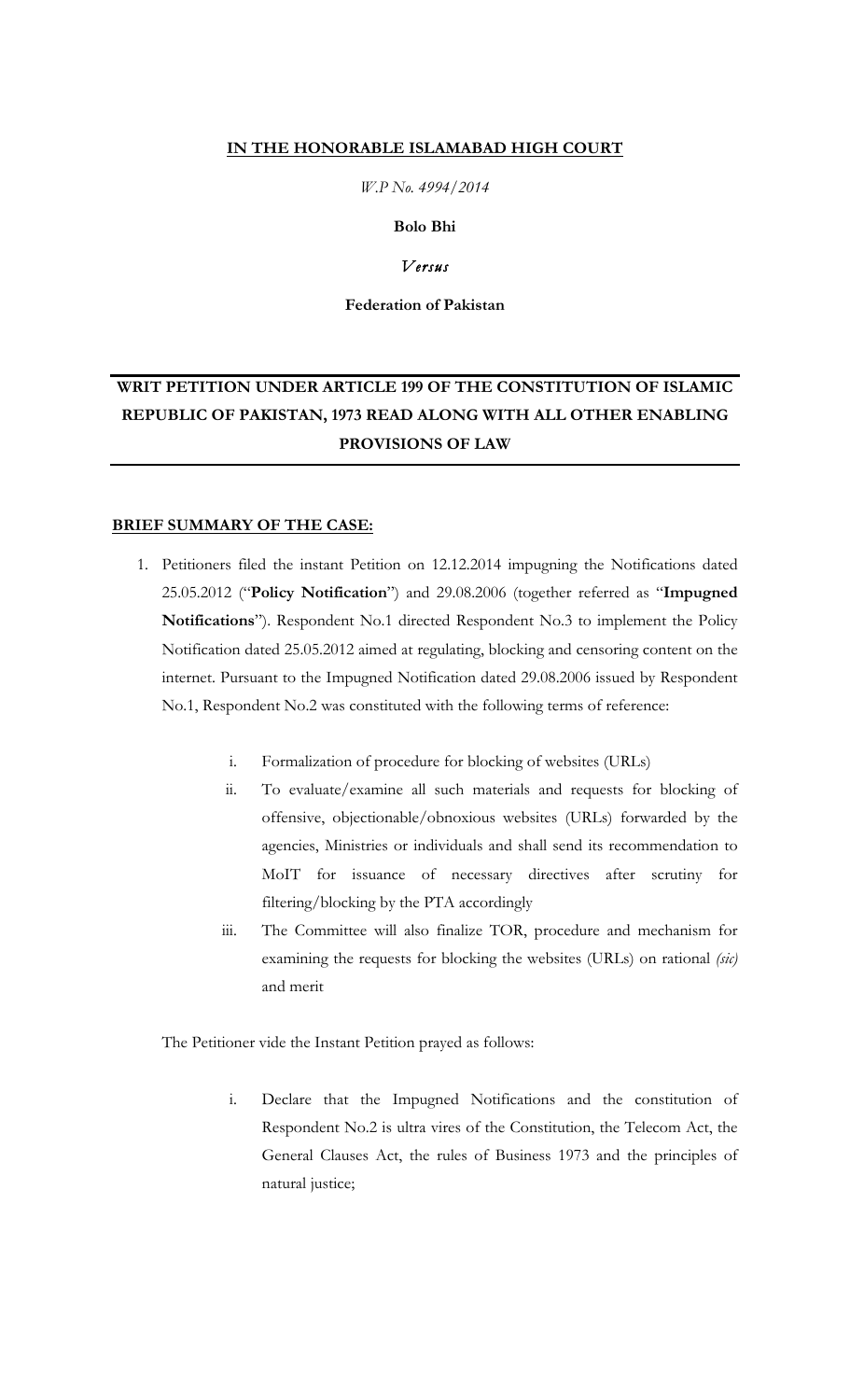- ii. Declare that the Impugned Notifications, the Internet censorship regime established pursuant to them and the actions of Respondents aimed at regulating, blocking and censoring Internet content and access to it illegal, unconstitutional, arbitrary, whimsical a devoid of legal authority;
- iii. Declare that all orders, directives and notifications issued by Respondents No.2, and directions issued by Respondent No.1 and 3 in pursuance of such orders, directives and notifications are illegal, unconstitutional, without lawful authority and *void ab initio*;
- iv. Declare that the Respondents have no legal authority to undertake Internet censorship or content regulation and direct the Respondents to act strictly within the legal authority duly vested in them under law;
- v. Order Respondent No.3 to recall all orders issued to ISPs to blocks or bans websites and URLs that have been issued in excess authority vested in it under the Telecom Act, dismantle and filtering devices installed by ISPs or telecom service providers to obstruct access to Internet content without the permission and content of consumers; and
- vi. Grant the cost of this litigation and any other relief deemed fair and just in the circumstances.
- 2. During the pendency of the Petition, Respondent No.1 issued the Telecommunication Policy, 2015 pursuant to which management of content on the internet was granted to Respondent No.3 without any legislative backing. In view of the same, Petitioner's sought to amend the Plaint to impugn the said Telecommunications Policy 2015 on the following grounds:
	- i. Respondent No.1 has no legal authority to block or regulate content on internet and assume the role of regulator; and
	- ii. According to settled legal principles of delegation of authority, only that power or authority may be delegated which the delegator itself possesses. Since the Respondent No.1 lacks any legal authority to block and censor content, it cannot authorize the Respondent No.3 to do the same, as Respondent No.3 is not otherwise so authorized under provisions of Pakistan Telecommunication (Reorganization) Act, 1996.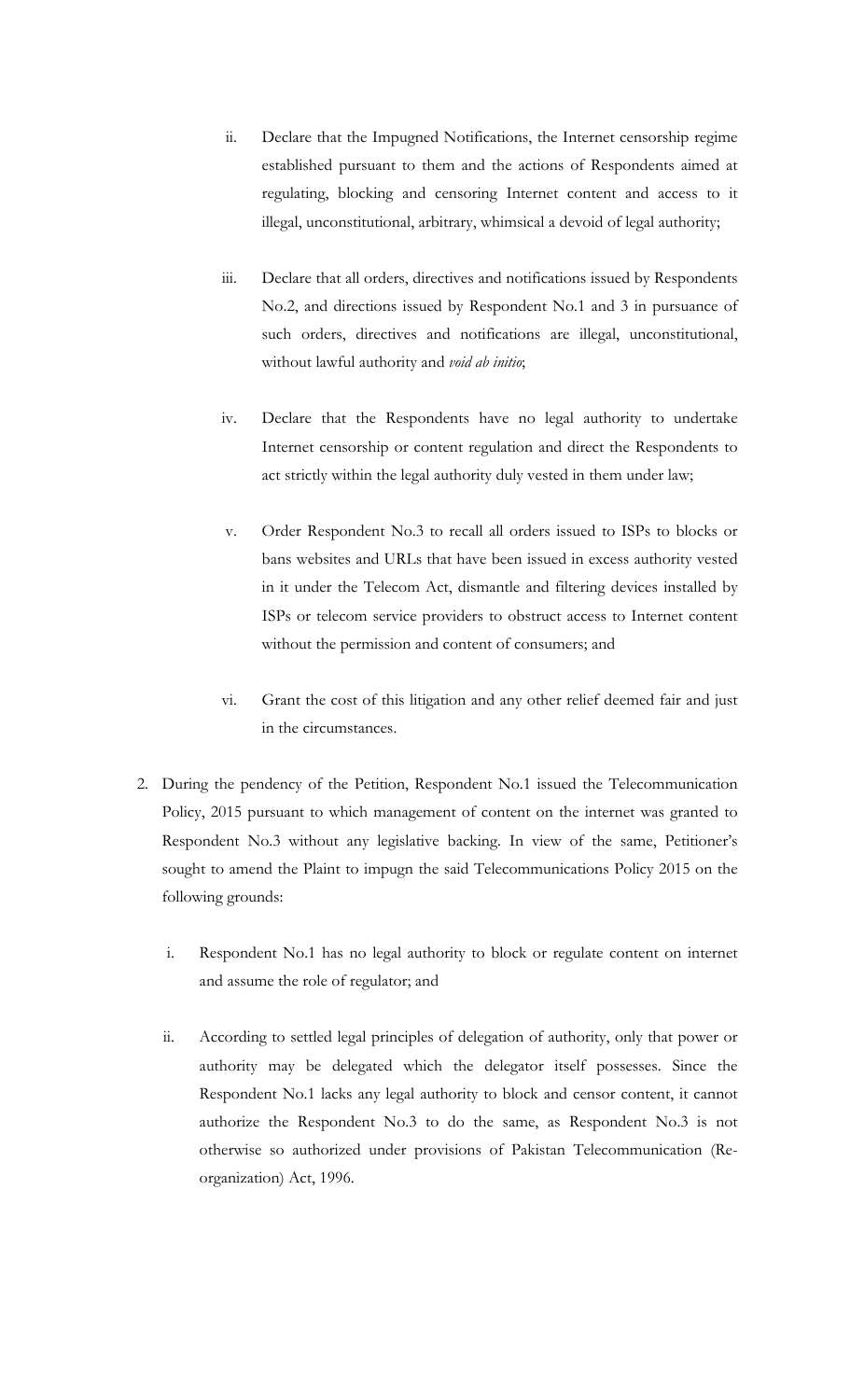The Petitioner also sought to amend the prayer in following terms:

#### *"PRAYER*

*In light of the above, it is humbly prayed that this Honorable Court may allow the Petitioners to amend their Prayer in the afore-titled petition to add an additional Prayer Clause, without prejudice to the Prayer already requested for in the Petition, as follows: "Declare that Section 9.8 of the Impugned Policy is ultra vires the Constitution and Telecom Act."* 

The Honorable Court was pleased to grant permission to Petitioners to amend the Plaint and prayer in the aforesaid terms.

- 3. During the pendency of the Petition, Respondent No.2 was dissolved through a notification No. 5-1/2005-DFU dated 13.03.2015.
- 4. During the pendency of the Petition, Pakistan Electronic Crimes Act, 2016 ("**PECA**") was passed, pursuant to which Respondent No.3 being an independent regulator was authorized to regulate content on the internet.
- 5. However, to the extent of the Impugned Telecommunications Policy, 2015 (being still in field) and the assumption of authority by Respondent No.1 to regulate internet content the Petitioner submits as follows:

#### **WRITTEN ARGUMENTS ON BEHALF OF THE PETITIONER**

- **I. The Impugned Telecommunications Policy 2015 issued by Respondent No. 1 and its assumption of authority to regulate content on the internet are ultra vires of the Constitution.**
	- i. Article 19 of the Constitution states:

*"Freedom of speech, etc. Every Citizen shall have the right to freedom of speech and expression, and there shall be freedom of the press, subject to any reasonable restrictions imposed by law in interest of the glory of Islam or integrity, security or defence of Pakistan or any part thereof, friendly relations with foreign States, public order, decency or morality, or in relation to contempt of court, commission of or incitement to an offence"*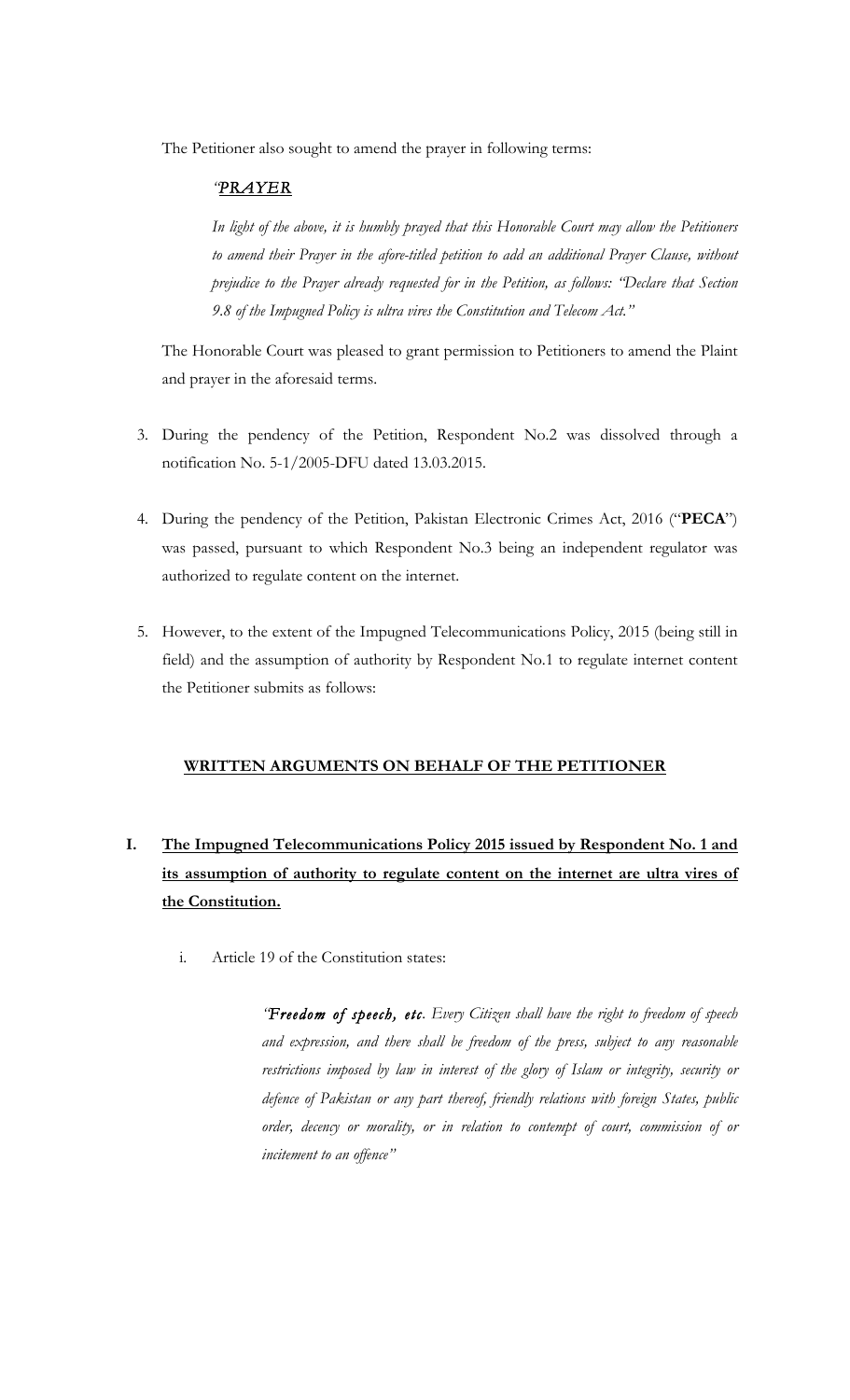Article 19-A states:

*"Right to information. Every citizen shall have the right to have access to information in all matters of public importance subject to regulation and reasonable restrictions imposed by law"*

The fundamental rights envisaged under Articles 19 and 19-A may be subjected to reasonable restrictions imposed only by law. The Honorable apex court in the case titled *Pakistan Muslim League (N) v. Federation of Pakistan,* reported as *PLD 2007 SC 642* held that:

*"Any invasion upon the rights of citizens by anybody no matter whether by a private individual or by public official or body, must be justified with reference to some law of the country. Therefore, executive action would necessarily have to be such that it could not possibly violate a Fundamental Right. The only power of the Executive to take action would have to be derived from law and law itself would not be able to confer upon the executive any power to deal with a citizen or other persons in Pakistan in contravention of Fundamental Right…No infringement or curtailment in any Fundamental Right can be made unless it is in the public interest and in accordance*  with valid law. No doubt that reasonable restriction can be imposed but it does not *mean arbitrary exercise of power or unfettered or unbridled powers which surely would be outside the scope of "reasonable restriction" and it must be in the public interest."*

It is an established principle of law that redundancy cannot be attributed to any word in a provision of law or statute. Articles 19 and 19-A of the Constitution require reasonable limits to be imposed by law and the same ought to be imposed by law and not assumed by any public official or functionary without any legislative authority. Reliance may be placed upon the following cases:

# *2011 PLD SC 407* - *Munir Hussain Bhatti vs. Federation of Pakistan*:

*"It is an established rule of interpretation that Parliament does not waste words and redundancy should not be imputed to it. This principle would apply with even greater force to the Constitution the supreme law of the land."* 

# *2010 PTD 1024 – Director Intelligence and Investigation vs. Bagh Ali:*

*"Be that as it may, addressing question No.2 first, it may be held that the interpretation of the relevant provisions invoked in these cases needs to be structured on the three foundational, settled and time tested principles; (i) the golden rule of construction, (ii) no redundancy and/or superfluity can be imputed to the express*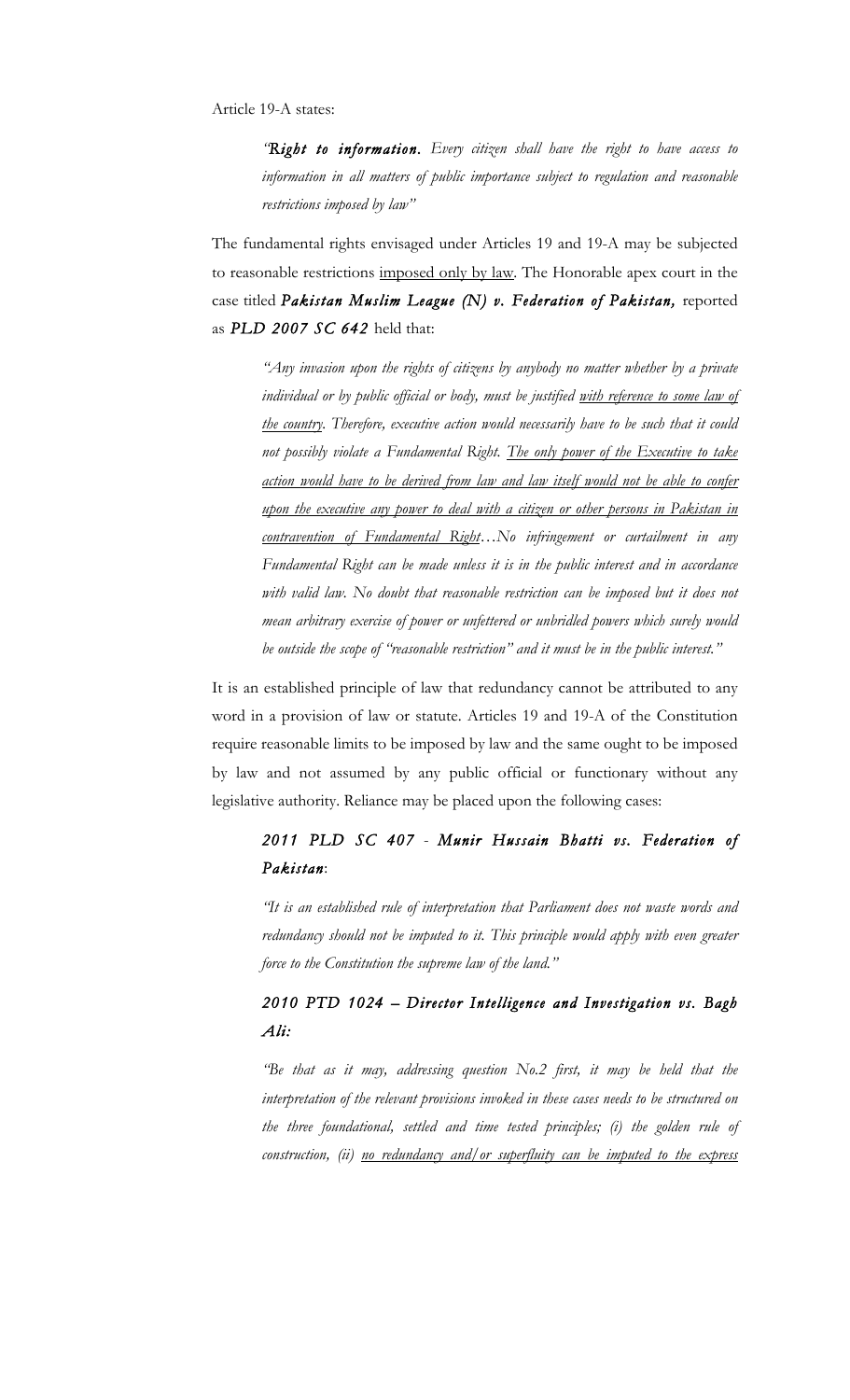*provisions and words of statute, (iii) where the law requires and act to be performed or a thing to be done in a particular manner it has to be so performed/done"* 

Section 9.8 of the Impugned Telecommunications Policy, in the absence of any legislative backing, in essence imputes redundancy to the words specified in Articles 19 and 19-A of the Constitution and therefore ought to be declared ultra vires of the Constitution. The fundamental rights and freedoms enshrined in Articles 19 and 19A of the Constitution cannot be restricted arbitrarily at the whims and wishes of the executive and the aforesaid Policy protecting/authorizing such acts of Respondent No.1 is *ultra vires* of the Constitution of Islamic Republic of Pakistan.

ii. The Impugned Telecommunications Policy being inconsistent with fundamental rights are in violation of Article 8 of the Constitution and therefore liable to be declared *ultra vires* of the Constitution. Article 8 unequivocally provides that:

> *"Laws inconsistent with or in derogation of Fundamental Rights to be void. (1) Any law, or any custom or usage having the force of law, in so far as it is inconsistent with the rights conferred by this Chapter, shall, to the extent of such inconsistency, be void.*

> *(2) The State shall not make any law which takes away or abridges the rights so conferred and any law made in contravention of this clause shall, to the extent of such contravention, be void."*

- **II. The actions of Respondent No. 1 regulating internet censorship and issuing the Impugned Telecommunications Policy are unconstitutional, illegal and unlawful as neither the Constitution nor any law empowers Respondent No.1 to regulate speech which they find offensive, objectionable or obnoxious:**
	- i. Section 9.8 of the Telecommunication Policy, 2015 states:

*"9.8.2 … PTA is required to manage content over the internet through integrated licenses or ISPs as per their licensing conditions under the Act. Federal Government (MoIT) recommended to the GOP to authorize PTA to determine the characteristic of content irrespective of the channel used for its supply. PTA will have to consider the characteristics of each channel in determining how to manage its content which it will do under a well defined framework.*

*…*

*9.8.5 … Telecommunications operators and service providers will nevertheless need to be mindful of any content filtering and blocking that may be obliged by PTA either by*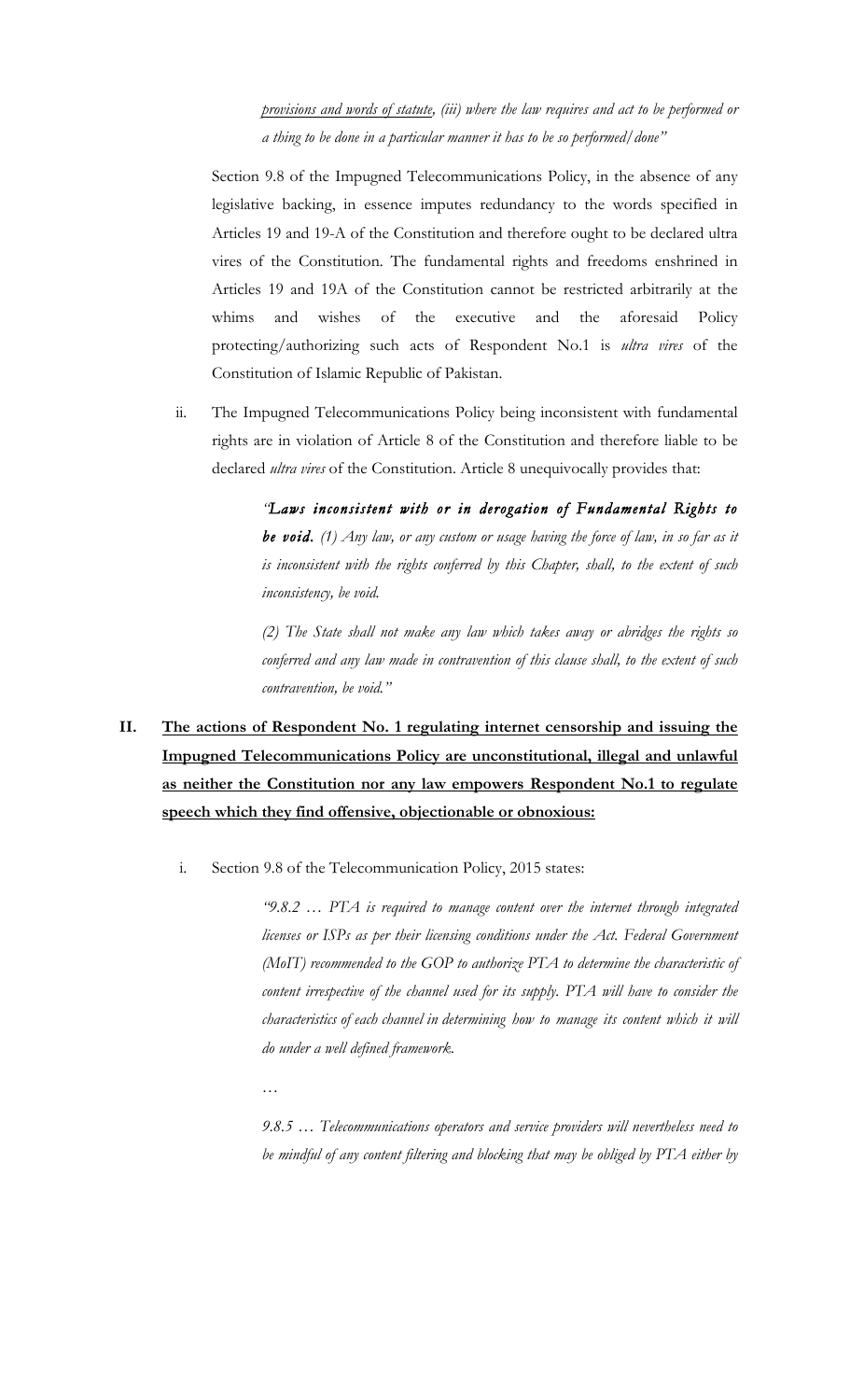*itself or on recommendation of a concerned agency and/or a duly mandated forum as the case may be."*

At the time of introducing the Impugned Telecommunications Policy, there existed no law that authorized any of the Respondents to regulate and block content on the internet. Subsequently, PECA was introduced to authorize Respondent No.3 to regulate the internet content. The Act does not empower Respondent No.1 to regulate content on the internet. The power granted to Respondent No.3 under s.37 of PECA is as follows:

**"***Unlawful on-line content – (1) The Authority shall have the power to remove or block or issue directions for removal or blocking of access to an information through any information system if it considers it necessary in the interest of the glory of Islam or the integrity, security or defence of Pakistan or any part thereof, public order, decency or morality, or in relation to contempt of court or commission of or incitement to an offence under this Act.*

*(2) The Authority shall, with the approval of the Federal Government, prescribe rules providing for, among other matters, safeguards, transparent process and effective oversight mechanism for exercise of powers under sub-section (1).*

*(3) Until such rules are prescribed under sub-section (2), the Authority shall exercise its powers under this Act or any other law for the time being in force in accordance with directions issued by the Federal Government not inconsistent with the provisions of this Act.*

*(4) Any person aggrieved from any order passed by the Authority under sub-section (1), may file an application with the Authority for review of the order within thirty days from the date of passing of the order.*

*(5) An appeal against the decision of the Authority in review shall lie before the High Court within thirty days of the order of the Authority in review."*

It is submitted that without prejudice to the constitutionality of the aforesaid provision, pursuant to sub-section 3 a power to issue directions has been granted to Respondent No.1 however use of the words: "*until such rules are prescribed…",*  clearly envisage that the said power is transitory and cannot be abused for unlimited period. Exercise of such unregulated power by Respondent No.1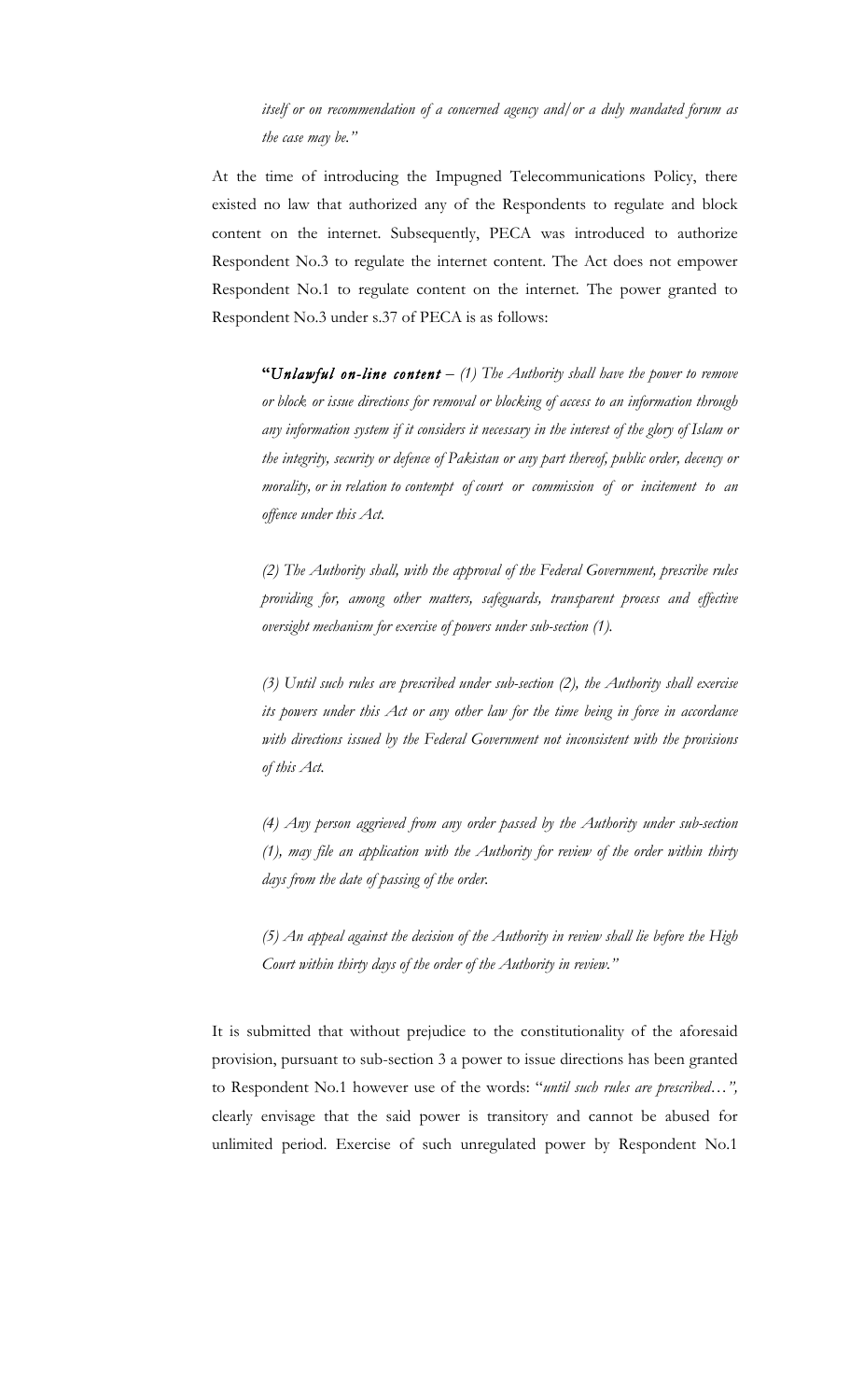would tantamount to *fraud on the statute*. Reliance is placed on the following pronouncements of the Honorable superior courts:

#### *PLD 2011 SC 811 - Al-Jehad Trust vs. Federation of Pakistan*

*"The real issue in the present case, therefore, is as to whether such a statutory delegation during a vacancy in the office of the delegator can be stretched to a period which is unduly protracted and indefinite and which creates an irresistible impression that those responsible for filling the vacancy in the office of the delegator are not interested in filling that vacancy and are contented with running the affairs of the concerned institution or department through the delegate himself. This surely is a serious matter and in case such an impression is well-founded then such an exercise may amount to committing a fraud with or upon the relevant statute."*

#### *(2005) 7 SCC 605 - Bhaurao Dagdu Paralkar vs. State of Maharashtra*

*"It has been aptly observed by Lord Bridge in Khawaja v. Secretary of State for Home Deptt. (1983) 1 All ER 765, that it is dangerous to introduce maxims of common law as to effect of fraud while determining fraud in relation of statutory law. "Fraud" in relation to statute must be a colourable transaction to evade the provisions of a statute. "If a statute has been passed for some one particular purpose, a court of law will not countenance any attempt which may be made to extend the operation of the Act to something else which is quite foreign to its object and beyond its scope. Present day concept of fraud on statute has veered round abuse of power or mala fide exercise of power. It may arise due to overstepping the limits of power or defeating the provision of statute by adopting subterfuge or the power may be exercised for extraneous or irrelevant considerations. The colour of fraud in public law or administration law, as it is developing, is assuming different shades. It arises from a deception committed by disclosure of incorrect facts knowingly and deliberately to invoke exercise of power and procure an order from an authority or tribunal. It must result in exercise of jurisdiction which otherwise would not have been exercised… (See Shrisht Dhawan (Smt.) v. M/s. Shaw Brothers, (1992 (1) SCC 534)."*

ii. Section 8 of the Pakistan Telecommunication (re-organization) Act 1996 (**"Telecom Act"**) gives authority to Respondent No.1 to issue policy directions in relation to matters specified in the said section but such authority does not include directions to regulate, block or censor comment on the internet. Section 8 states that:

> *"Powers of the Federal Government to issue policy directives. (1) The Federal Government may, as and when it considers necessary, issue policy directives to*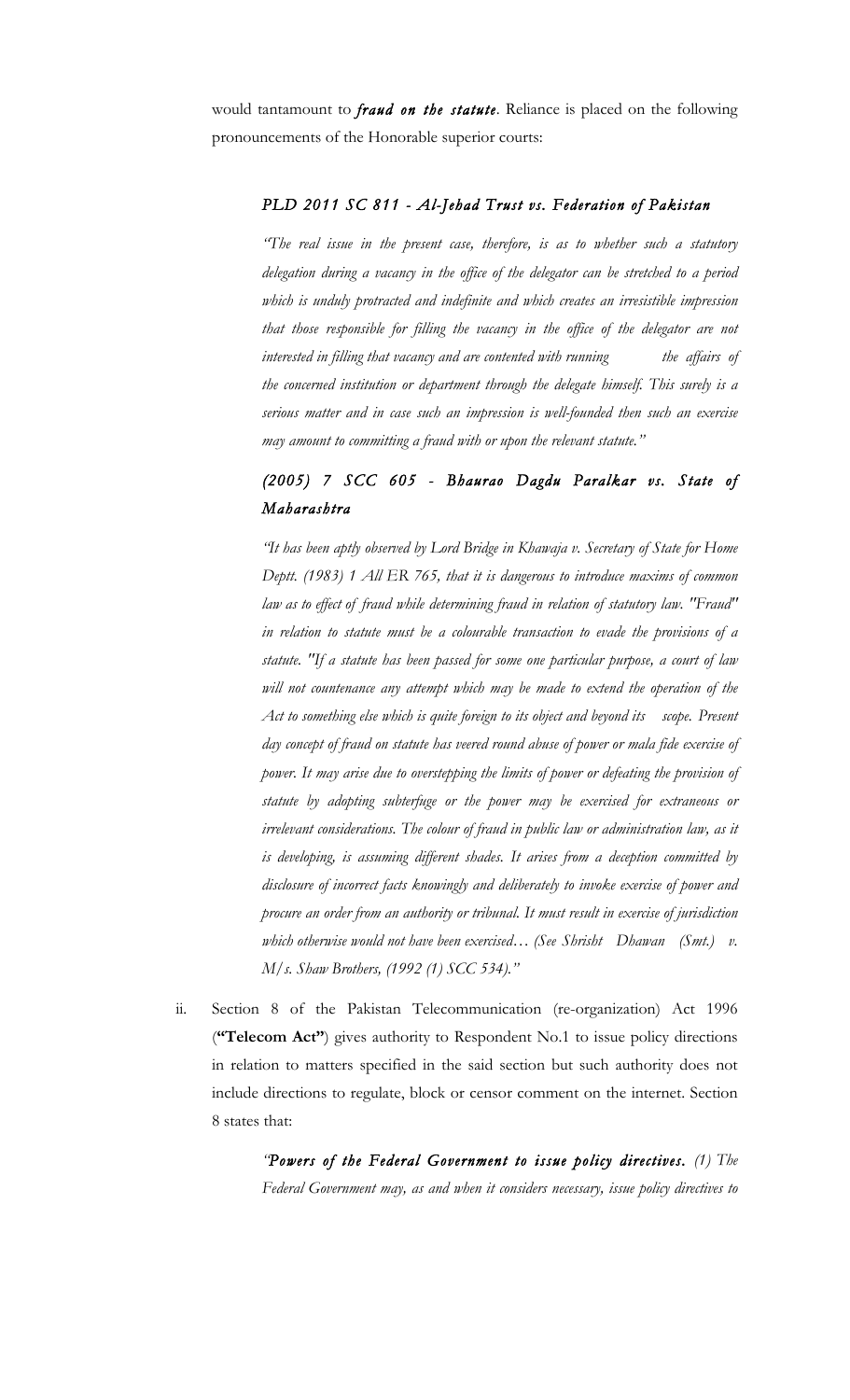*the Authority, not inconsistent with the provisions of the Act, on the matters relating to telecommunication policy referred to in sub-section (2), and the Authority shall comply with such directives.* 

*(2) The matters on which the Federal Government may issue policy directives shall be—*

*(a) the number and term of the licenses to be granted in respect of telecommunication systems which are public switched networks, telecommunication services over public switched networks and international telecommunication services, and the conditions on which those Licenses should be granted;*

*(aa) framework for telecommunication sector development and scarce resources; and* 

*(2a) Notwithstanding anything contained in sub-section (2), the Cabinet or any committee authorized by the Cabinet may issue any policy directive on any matter related to telecommunication sector, not inconsistent with the provisions of this Act,. And such directives shall be binding on the Authority.*

*(b) the nationality, residence and qualifications of persons to whom licenses for public switched networks may be issued or transferred or the persons by whom licensees may be controlled; and* 

*(c) requirements of national security and of relationships between Pakistan and the Government of any other country or territory outside Pakistan and other States or territories outside Pakistan.* 

*(3) The Federal Government may, from time to time, call for reports on the activities of the Authority and Board and provide for representation in meetings of international telecommunication organizations."*

Perusal of the above-mentioned provisions reveal that the Telecom Act does not give power to the Federal Government to issue directions to regulate, block or censor the material available on the internet. It is submitted that the executive can only be permitted to do what it has been authorized to do under law. In the case of *Gadoon Textile Mills vs. WAPDA* reported as *1997 SCMR 641*, it was held that:

*"A public authority or corporation is a creature of statute and its sphere of activities and action are circumscribed by the relevant law. Such juristic person is permitted to do what it is authorized to do by law, unlike a human being who is permitted to do what he is not forbidden by law to do. The corporation created by statute mainly for public purpose with the object of rendering service, providing facilities, conveniences and*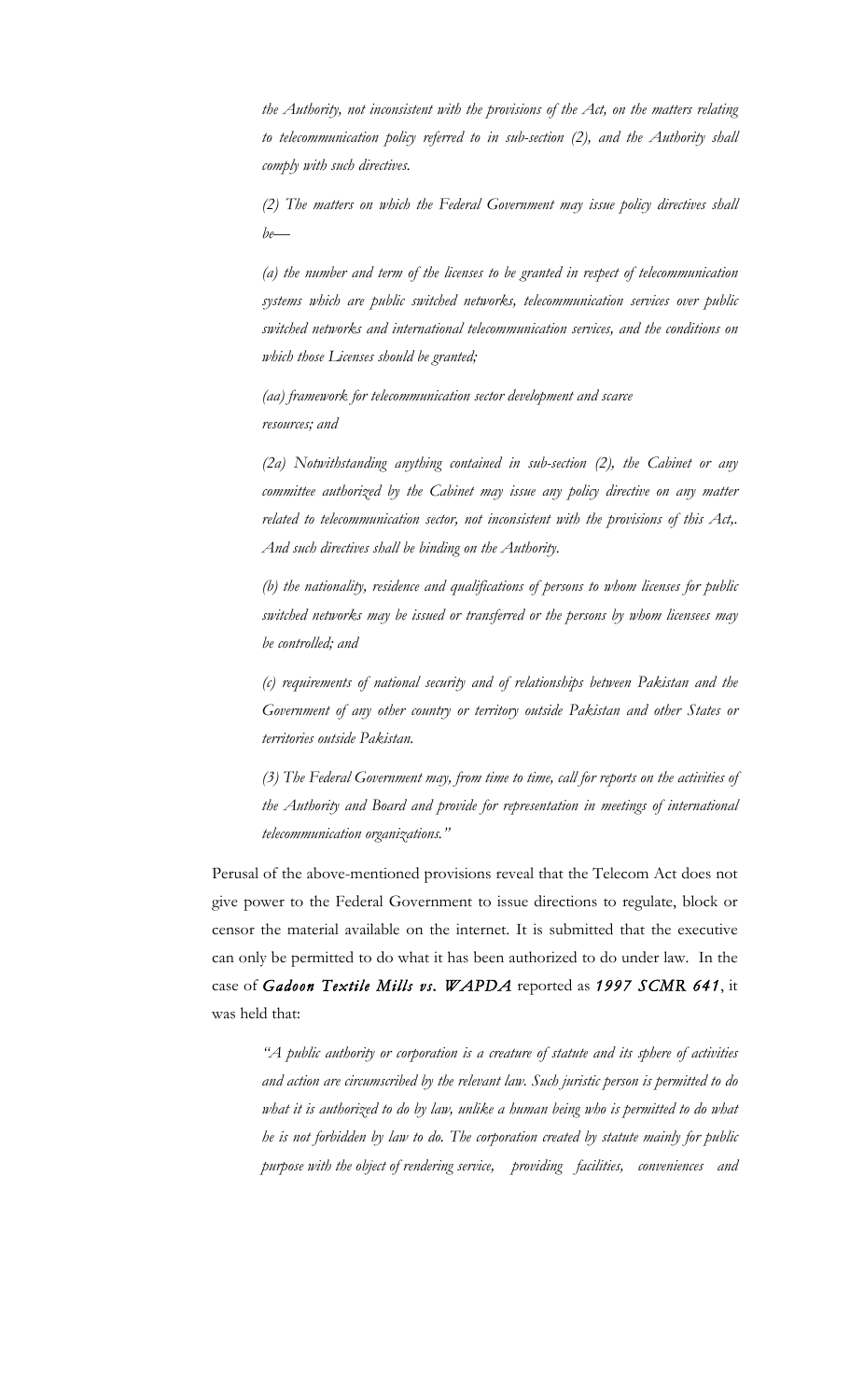*amenities to public, are required to mould their decisions and actions within the framework of law for the benefit of public. De Smith Judicial Review of Administrative Action, Fourth Edition, at page 317 observed as follows:*

*'A public authority cannot effectively bind itself not to exercise a discretion if to do so would be to disable itself from fulfilling the primary purpose for which it was created. It has been said that if a person or public body is entrusted by the legislature with certain powers and duties expressly or impliedly for public purposes, those persons or bodies cannot divest themselves of these powers and duties. They cannot enter into any contract or take any action incompatible with the due exercise of powers or duties. So to act would be to announce a part of their statutory birthright.'"*

iii. It was unequivocally stated by the Supreme Court in the case of *Pakistan Muslim League vs. Federation of Pakistan* reported as *PLD 2007 SC 642* that in order to be legitimate, executive action must be backed by law and ought not to violate fundamental rights. Moreover, rights guaranteed by the Constitution do not confer powers on the State, but they impose responsibilities in relation to citizens that the state is required to fulfil. The state is only allowed to infringe upon any fundamental right of a citizen only in accordance with the law and in strict adherence to the requirements and limits prescribed in the Constitution. In the case of *K.B. Threads Pvt Ltd vs. Zila Nazim Lahore*  reported as *PLD 2004 Lahore 376* it was held as follows:

> *"The political institutions and social structure rest on the theory that all men have certain rights of life, liberty and pursuit of happiness, which are unalienable, fundamental and inherent. When these 'unalienable' rights are protected by Constitutional guarantees, they are called 'fundamental' rights because they have been placed beyond the power of any organ of the State, whether executive or legislative to act in violation of them. They can be taken away, suspended or abridged only in the manner which the Constitution provides…It is thus clear that the fundamental rights are most superior and special in nature and cannot be interfered with without strict recourse to the law and that too subject to the conditions provided for the exercise of these rights"*

In view of the above, it is submitted that the assumption of authority to regulate content on the internet by Respondent No.1 and the Impugned Telecommunications Policy 2015 may be declared as unconstitutional, illegal, arbitrary and whimsical.

#### **III. Respondent No.1 cannot delegate a power that it does not possess**

Section 9.8.2 of the Impugned Telecommunications Policy states that: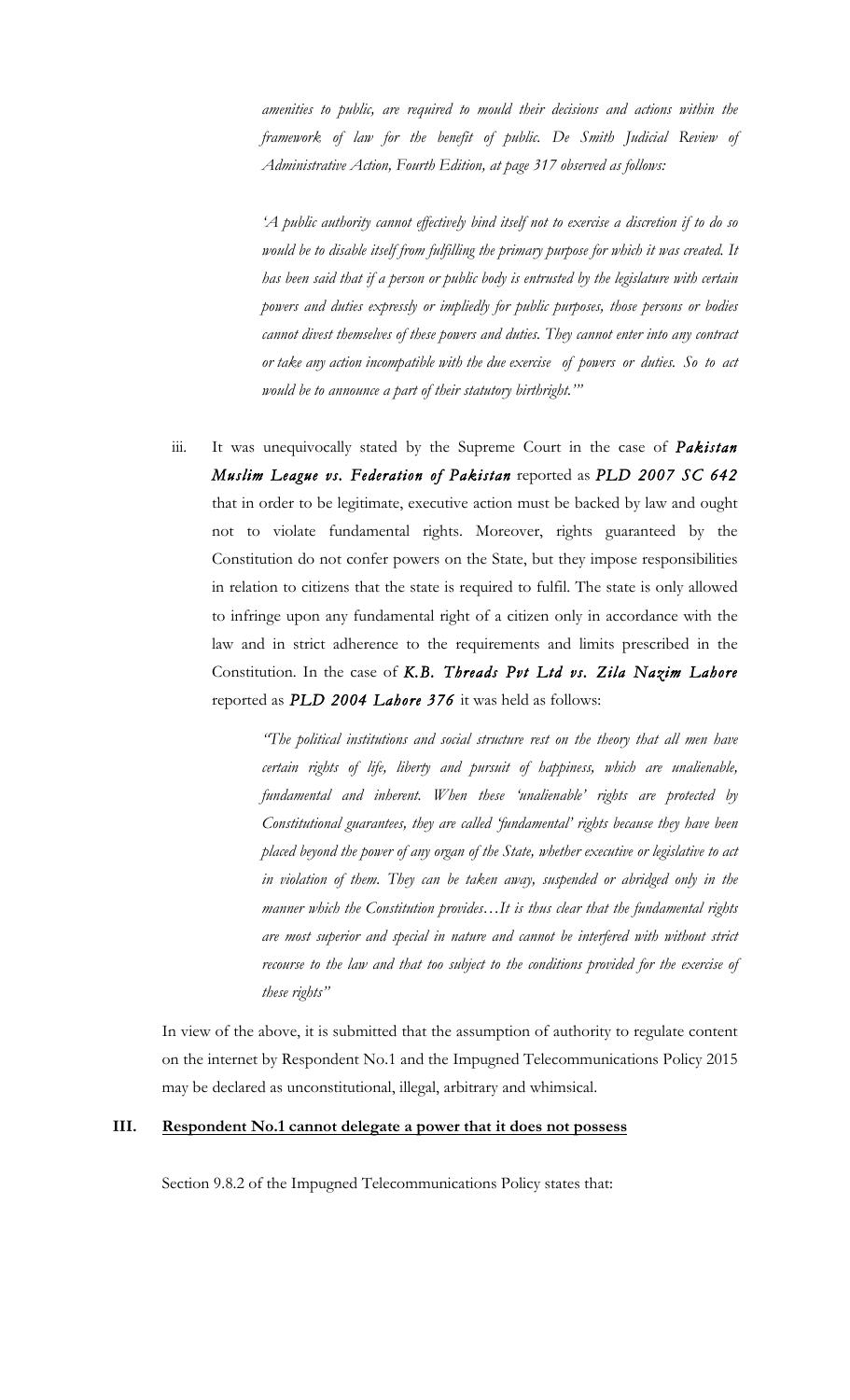"*PTA is required to manage content over the internet through integrated licenses or ISPs as per their licensing conditions under the Act. Federal Government (MoIT) recommended to the GOP to authorize PTA to determine the characteristic of content irrespective of the channel used for its supply…",* 

Furthermore, section 9.8.5 purportedly authorizes Respondent No. 3 to block content on the internet:

*"Although mechanism mentioned above will take into account all freedom of information safeguards provided under the Constitution and law with requisite application of limits and constraints. Telecommunications operators and service providers will nevertheless need to be mindful of any content filtering and blocking that may be obligated by PTA either by itself or on recommendation of a concerned agency and/or a duly mandated forum as the case may be."*

It is submitted that Respondent No.1 had not been vested with the power by any law to regulate and block content on the internet as envisaged in section 9.8 of the Impugned Telecommunications Policy. Thus, the executive possessed no power in law that could possibly be delegated to Respondent No.3 at the relevant time. Reliance is placed on the following:

#### *1981 PLC 219 [Lahore High Court] Pakistan Television Corporation Ltd v. M. Babar Zaman*

*"…a delegate (Chairman) from a delegate (Federal Government) who itself is a delegate (from the Legislature) can hardly be supposed to have a right to further delegate legislative authority. If permissible, the process can go ad infinitum. Fourthly, can it be possible that the law made at the fourth hand or fortieth for that matter should have the sway over the Statutes made by the Legislature itself as contended by the learned counsel for the appellant that the Rules so made by the Member on the authority of the Chairman who*  was empowered by the Federal Government who in turn was authorized by the Legislature *to make rules will apply notwithstanding any Statute like West Pakistan (Standing Orders) Ordinance, 1968. The contention on the face of it is untenable. If it were otherwise, the entire legislative process would be thrown in the whirlpool of confusion. Even in administrative spheres, "Where the exercise of discretionary power is entrusted to a named officer-e.g. a chief officer of Police, a medical officer of health, a town clerk or an inspector--another officer cannot exercise his powers in his stead unless express statutory provision has been made for the appointment of a deputy or unless in the circumstances the administrative convenience of allowing a deputy to act as an authorised agent, clearly*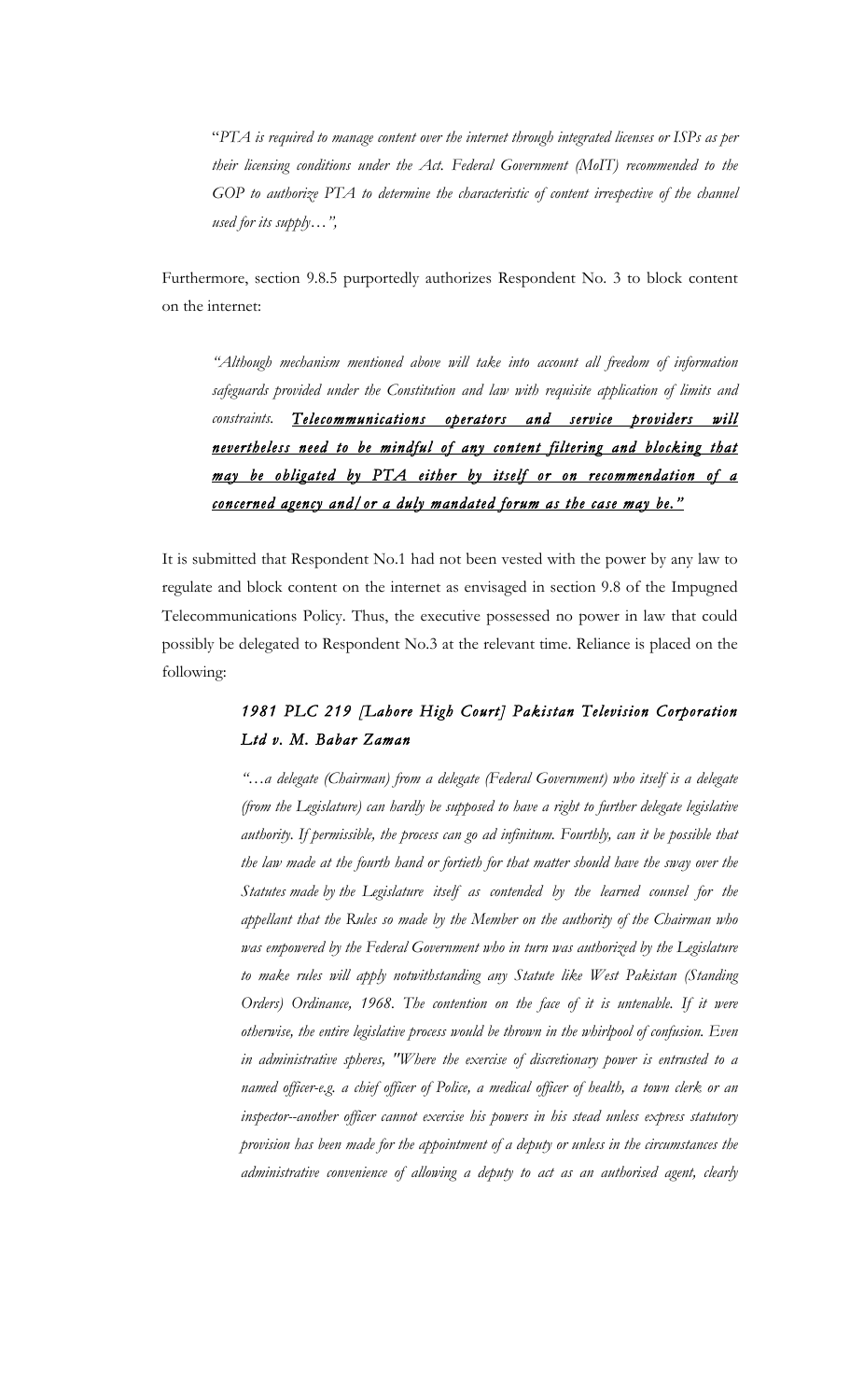*outweighs desirability of maintaining the principle that the officer designated by statute should act personally . . . ."* 

*"The maxim delegates non potest delegare has not the whole been applied more strictly to the further sub-delegation of sub-delegated powers than to the sub-delegation of primary delegated powers. This is in accordance with the maxim expressio unius est exclusio alterius : where Parliament has expressly authorised sub-delegation of a specific character, it can generally be presumed to have intended that no further sub-delegation shall be permissible", so says S. A. de Smith in his "Judicial Review of Administrative Action" at pages 179 to 180."*

- **IV. No public authority or public office holder can claim any inherent power or authority to do anything in the name of state that it is not empowered to do by the Constitution or any law under the jurisprudence settled by the courts.**
	- Ø *2002 CLC 59 Lahore Muhammad Zia v. Ch. Nazir Muhammad*

*"It is paramount duty and obligation of the public functionaries to act in accordance with law as is envisaged by Article 4 of the Constitution."*

Ø *2005 CLC 388 [Karachi] Saeed Ahmed v. Cantonement Board, Malir Cantt* 

*"It is settled position in law that there is no inherent power in public functionary or authority, they can only act within the parameters of law."*

# Ø *PLD 2007 SC 642 Pakistan Muslim League (N) v. Federation of Pakistan*

*"It may not be out of place to mention here that "there is no inherent power in the executive, except what has been vested in it by law, and that lain is the source of power and duty"*

Respondent No.1 does not have any inherent power to regulate content on the internet either vide the introduction of the Impugned Telecommunications Policy or vide issuing directions to any executive authority to do the same. Federal Government even after promulgation of PECA is continuing to illegally assume the power of content management and blocking on the internet by issuing directions to various agencies like FIA, having no competence or jurisdiction to do the same.

# **V. A regulator is under no obligation to abide by a policy directive of the Federal Government that is beyond four corners of the law**

The Supreme Court in the cases of *Alleged Corruption in Rental Power Plants*  reported as *2012 SCMR 773* and *Engineer Iqbal Zafar Jhagra vs Federation*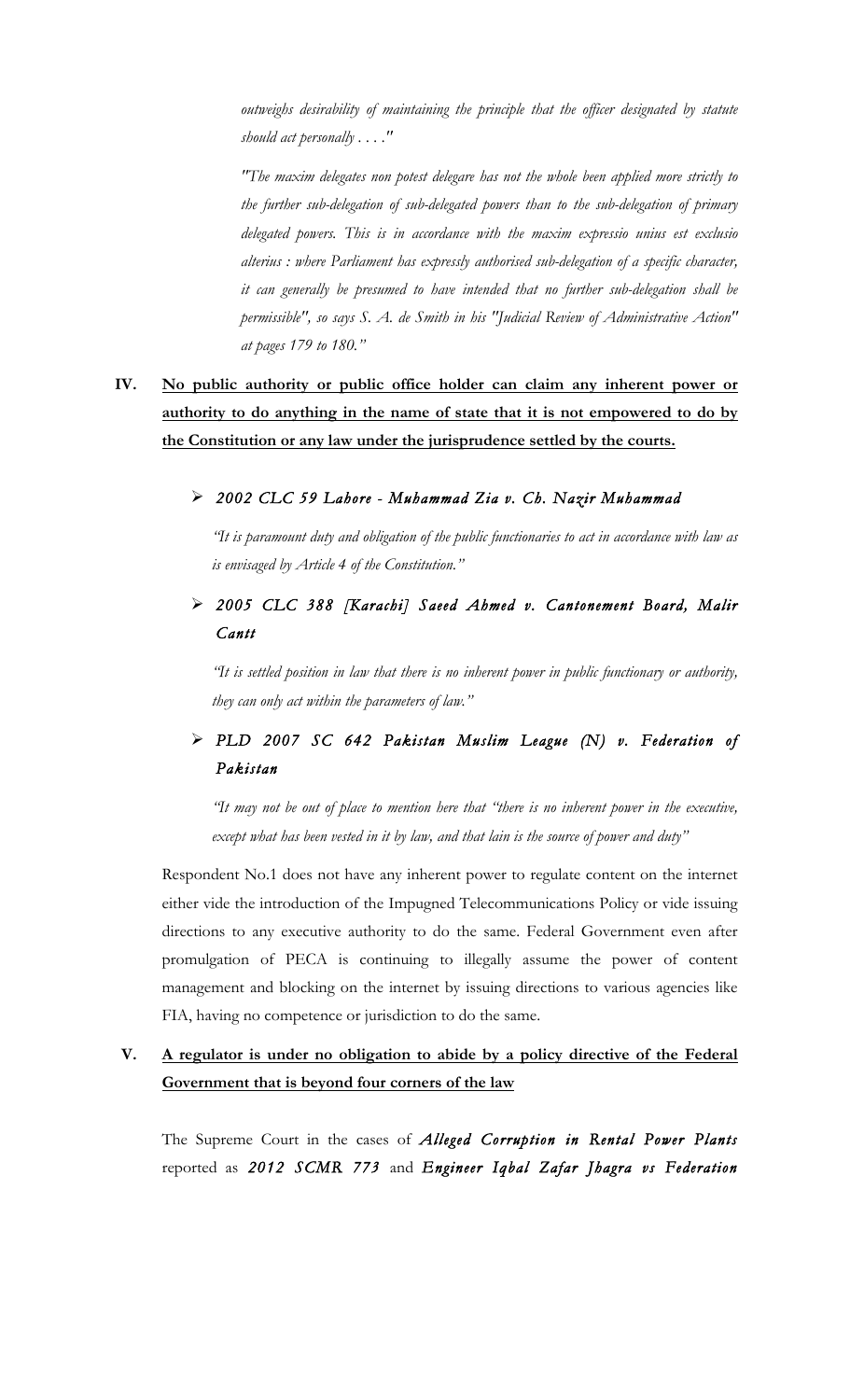reported as *PLD 2013 SC 224* held that regulatory authority is under no obligation to abide by a policy directive of the Federal Government that is beyond the four corners of the law. The same principle was reemphasized in the case of *PTML vs PTA (PLD 2014 SC 478)* in relation to the regulatory independence of Respondent No.3 and no binding authority of policy directives of Respondent No.1 in the following terms:

*"It is obvious from the above reproduced portion of the order dated 26-3-2009 that PTA has conceived itself as a subordinate department of the Federal Government rather than the independent regulator envisaged by sections 3, 4 and 5 of the Act. If section 5(1)(d) of the Act is read with section 22 thereof, it will become immediately evident that the Federal Government has no role in modifying a license issued by PTA or varying any Condition thereof. This power is vested in PTA and is subject to the constraints of section 22 of the Act. The rationale for creating PTA as a regulator independent of the Federal Government by means of an Act of Parliament is to ensure that the Government has no power to interfere in the working of PTA in matters of grant and administration of licenses. The Policy directives issued by the Government under section 8 of the Act, therefore, cannot have binding affect to compel PTA to modify the terms of an existing license."*

# **VI. The Impugned Telecommunications Policy is in violation of State's duty to protect the fundamental rights enshrined under the Constitution**

In the case of *Rangarajan v. P. Jagjivan Ram* reported as *(1989) 2 S.C.C. 574* it was held that:

*"We are amused yet troubled by the stand taken by the State Government with regard to the film which has received the National Award. We want to put the anguished question, what good is the protection of freedom of expression if the State does not take care to protect it? If the film is unobjectionable and cannot constitutionally be restricted under Article 19(2), freedom of expression cannot be sup- pressed on account of threat of demonstration and processions or threats of violence. That would tantamount to negation of the rule of law and a surrender to black mail and intimidation. It is the duty of the State to protect the freedom of expression since it is a liberty guaranteed against the State. The State cannot plead its inability to handle the hostile audience problem. It is its obligatory duty to prevent it and protect the freedom of expression."*

Pursuant to the Impugned Telecommunications Policy the State without any lawful authority has granted arbitrary powers to executive resulting in unreasonable curtailment of the fundamental rights of the citizens and therefore infringing its aforesaid duty.

# **VII. The assumption of authority by Respondent No. 1 and the Impugned Telecommunications Policy is unlawful and unreasonable as in the event that the**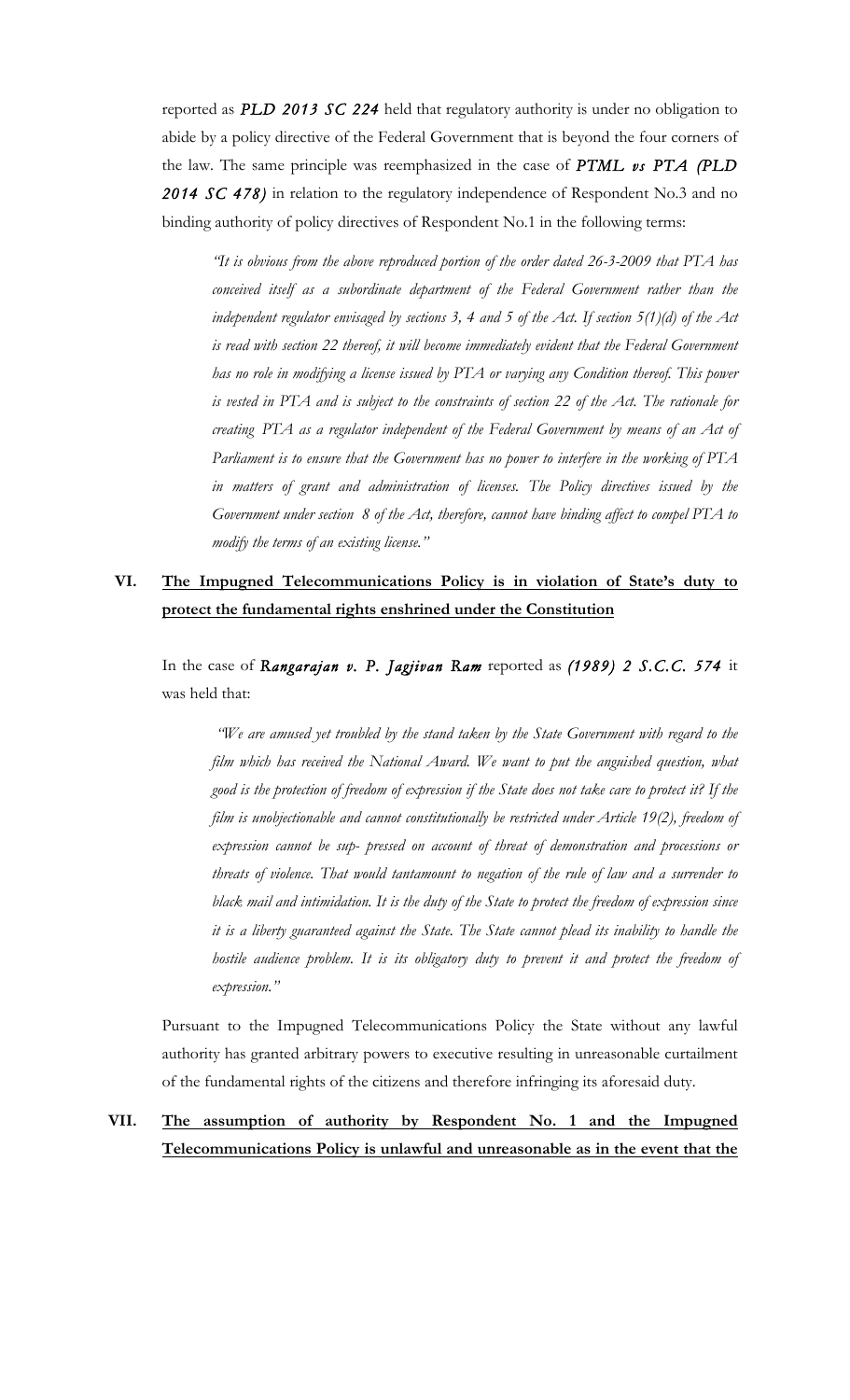**Respondents had the authority to regulate and censor the internet, which they do not possess, the manner in which it is being done is fundamentally unreasonable.**

i. Test of reasonableness ought to be implemented in relation to restrictions on freedom of speech under Article 19:

#### *(1952) S.C.R. 597 - Madras v. V.G. Row*

*"It is important in this context to bear in mind that the test of reasonableness, where ever prescribed, should be applied to each individual statute impugned, and no abstract standard. or general pattern, of reasonableness can be laid down as applicable to all*  cases. The nature of the right alleged to have been infringed, the underlying purpose of *the restrictions imposed, the extent and urgency of the evil sought to be remedied thereby, the disproportion of the imposition, the prevailing conditions at the time, should all enter into the judicial verdict. In evaluating such elusive factors and forming their own conception of what is reasonable, in all the circumstances of a given case. It is inevitable that the social philosophy and the scale of values of the judges participating in the decision should play an important part, and the limit to their interference with legislative judgment in such cases can only be dictated by their sense of responsibility and self-restraint and the sobering reflection that the Constitution is meant not only for people of their way of thinking but for all, and that the majority of the elected representatives of the people have, in authorising the imposition of' the restrictions, considered them to be reasonable."*

ii. Right balance needs to be struck between the fettered right and the public interest that needs protection through restriction imposed

#### **1982 SCR (1) 1137 - Bishambhar Dayal Chandra Mohan v. State of Uttar Pradesh**

*"The expression 'reasonable restriction' signifies that the limitation imposed on a person in enjoyment of the right should not be arbitrary or of an excessive nature, beyond what is required in the interests of the public. The test of reasonableness, wherever prescribed, should be applied to each individual statute impugned, and no abstract standard, or general pattern of reasonableness can be laid down as applicable in all cases. The restriction which arbitrarily or excessively invades the right cannot be said to contain the quality of reasonableness and unless it strikes a proper balance between the freedom guaranteed in Art. 19(1)(g) and the social control permitted by cl. (6) of Art. 19, it must be held to be wanting in that quality."*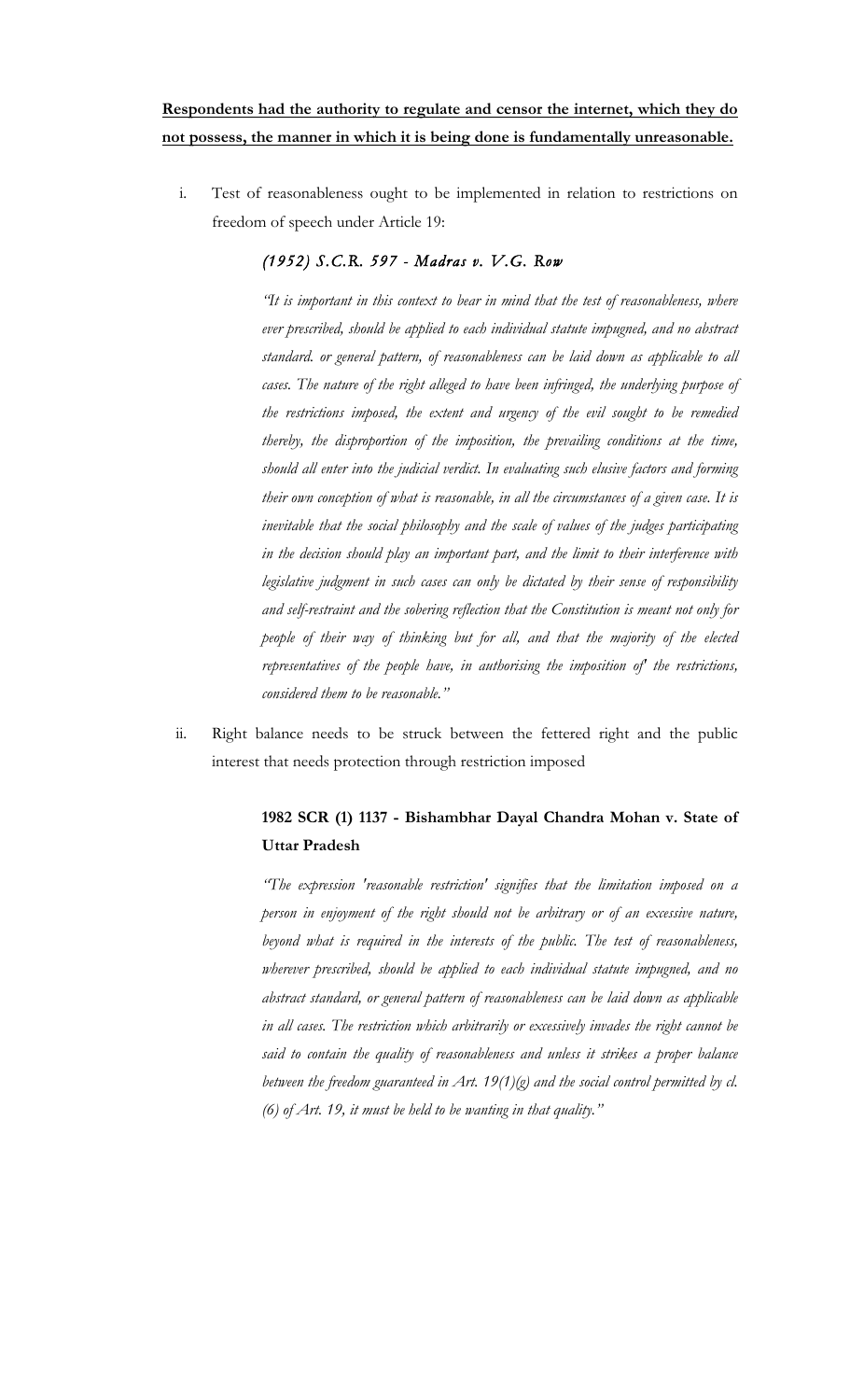iii. It is for the executive to establish to the satisfaction of the court that it had complied with procedural and substantive requirements in exercising authority in a manner that restrained the fundamental freedoms of the citizens.

#### **PLD 1964 SC 673 - Saiyyid Abul a'ala Maudoodi v. Government of Pakistan**

*"The Courts cannot regard themselves as satisfied that the citizen's freedom has been subjected to a reasonable restriction unless it is proved to their satisfaction that not only the grounds of the restrictions as stated by the law are reasonable in themselves, but they have*  been applied reasonably as required by the Constitution. The only manner which the *Courts themselves would regard as reasonable is that existence of the factual grounds of the restriction should have been established in the mode which the Courts recognize as essential where a right to life or liberty or property is concerned, namely, after a proper hearing given to the person concerned. (I postpone for later consideration the question whether to grant the hearing after making the order, can ever be reasonable). Any presumption that the authority in question has acted in accordance with justice or reason or equity, if made by the Courts in respect of such actions would, in my opinion, amount to a denial of the duty which the Courts are called upon to discharge in respect of these fundamental matters. The duty of the Courts would be thus to apply the principles of reason and justice according to the procedures with which they are familiar, to the ascertainment of the questions whether the restrictions in themselves are consistent with justice and reason, whether the conditions for their application have in fact been established, and whether they have been applied by competent authority. These are matters falling within the large principle of judicial review as a power possessed by the Courts for the correction of excesses in action under law."*

iv. The assumption and exercise of purported authority by Respondent No.1 and the Impugned Telecommunications Policy is unreasonable apart from being illegal as it does not provide safeguards against arbitrary exercise of authority and makes no effort to pursue legitimate state interests in the least restrictive manner.

# *PLD 1958 Supreme Court (Pak.) 41 - East and West Steam Ship Company vs. Pakistan*

*"A "reasonable restriction" in the sense of Article 11 is one which is Imposed with due regard to the public requirement which it is designed to meet. Anything which is arbitrary or excessive will of course be outside the bounds of reasons in the relevant regard, but in considering the disadvantage imposed upon the subject in relation to the advantage which the public derives, it is necessary that the Court should have a clear appreciation of the public need which is to be met and where the statute prescribes a restraint upon the individual, the Court should consider whether it is a reasonable*